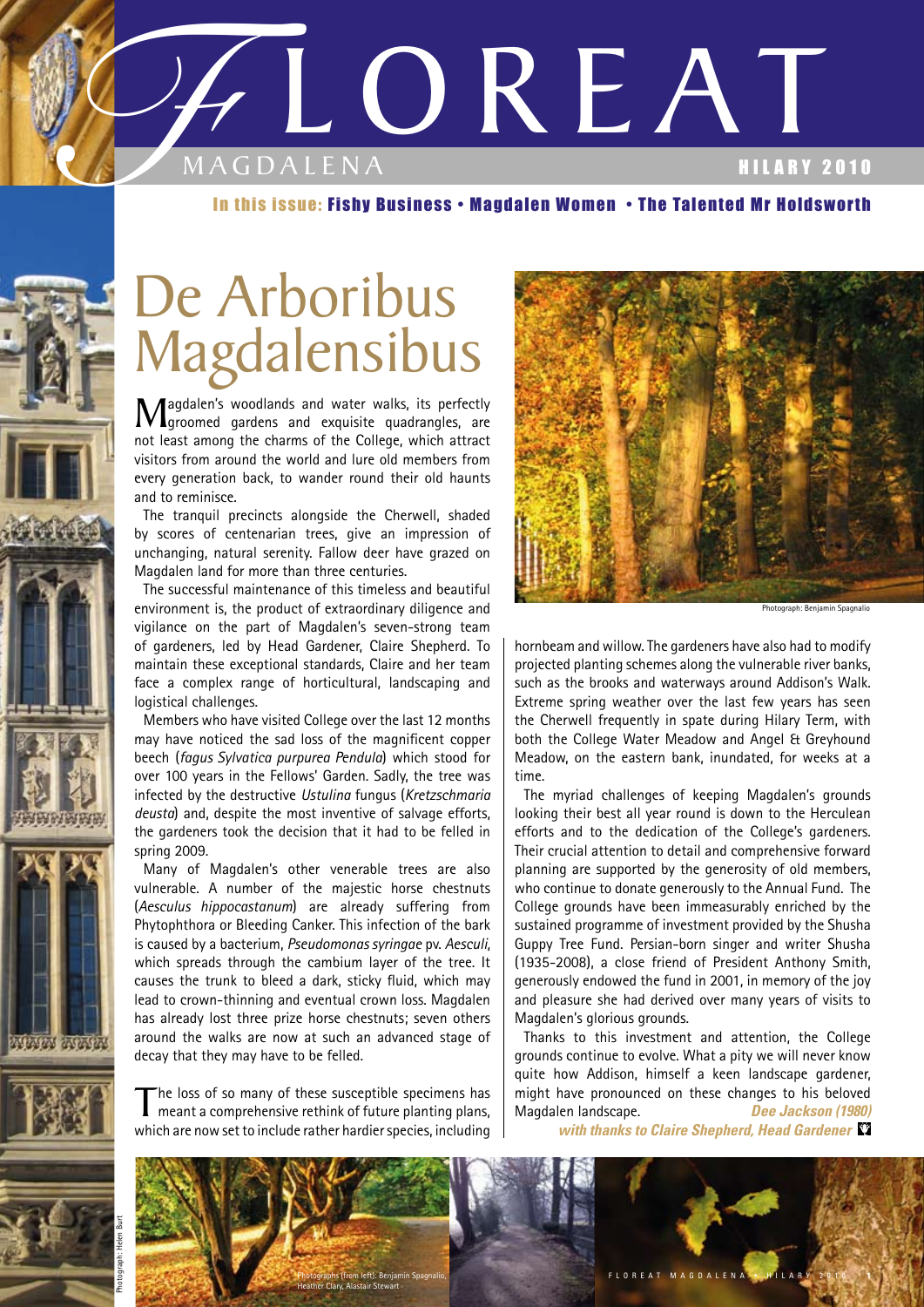#### *Looking to the Future with new Development Director Sean Rainey*



*Sean Rainey arrived at Magdalen at the beginning of November 2009, but he is no stranger to Oxford. He has eight years of fundraising experience here, primarily at St Peter's College, where he was a Fellow and Director of Development. Sean is a* 

*graduate of the Queen's University, Belfast and the University of Leiden, and his early career was spent abroad, initially in Belgium and then Eastern Europe.*

*"I feel enormously privileged to have been warmly welcomed into the Magdalen community and doubt that there is a more exciting fundraising role in higher education in this country."*

*Sean joins the College at an interesting and challenging time. Magdalen has ambitious plans for the future, but as with other educational institutions, the College is working in an environment of reduced government support and economic uncertainty. Student fees and government funding contribute less than 20% of the College's income with the remaining 80% coming from careful management of its endowment, residential income from members, conference business, and fundraising. The College will have to work hard to secure the funds that allow it to maintain its infrastructure and the high standards of teaching and research for which Magdalen is renowned.*

*Magdalen is fortunate to have generous support from its members, and it is this support which will allow the College to continue to grow and develop. Sean is delighted to have met a number of Magdalen alumni at recent events, including at Luke Johnson's generous reception at the Royal Society of Arts in London, and has been impressed by the passion and pride that Magdalen members have for this institution. Sean is looking forward to meeting more of you in the coming months and hopes that you will join us in working together to secure and advance*   $\mathbf{C}$ *this remarkable college.*



### The Magdalen Society **Committee**

*We should like to thank everyone who voted in the election online or by post—it was a huge success with an unprecedented level of participation. The newly elected committee met for the first time in November, when they appointed the Chairman and Deputy Chairman and discussed the co-option of younger members as set out in the amendments to the Society Constitution.*

### *A Word from the Chairman*

It was very encouraging to have such an<br>excellent field of candidates in the recent It was very encouraging to have such an elections, resulting in a committee which is larger and more representative by age and geography of the alumni body, and thus well-placed to advise and assist the Development staff in planning the College's alumni relations programme. We had the first meeting of the new committee in November, in London, with Chip Holman dialling in from the States. There were lots of fresh ideas and offers of help. We need to ensure that we provide a range of events with appeal, both in content and pricing, to the widest possible constituency. With this in mind we shall be inviting your views on the types of events you wish to see—further details in the next edition of *Floreat* and on the College website.

Meanwhile, we should like to encourage<br>anyone who has access to something they think might be of interest to alumni to get in touch: this could include private views or places not normally open to the public. Magdalen Society events must be self-funding, so free or subsidised venues are helpful. Please get in touch with the Development Office on 01865 286658 or 276082.

> *Juddith Hibbert (1980) Magdalen Society Chairman*



CHAIRMAN: *Judith Hibbert (1980)*



DEPUTY CHAIRMAN: *Michael Drexler (1993)*





*Martyn Bracewell (1983)*



*Paul Campy (1995)*



*James Cronin (1994)*



*John Crosse (1975)*



*Jonty Olliff-Cooper (2001)*



*Trevor Pitman (1977)*



*Nick Sayers (1978)*



*Fiona Thompson (1993)*



*Glyn Turton (1963)*



*Sophie Williamson (2005)*



*Nathan Wood (1989)*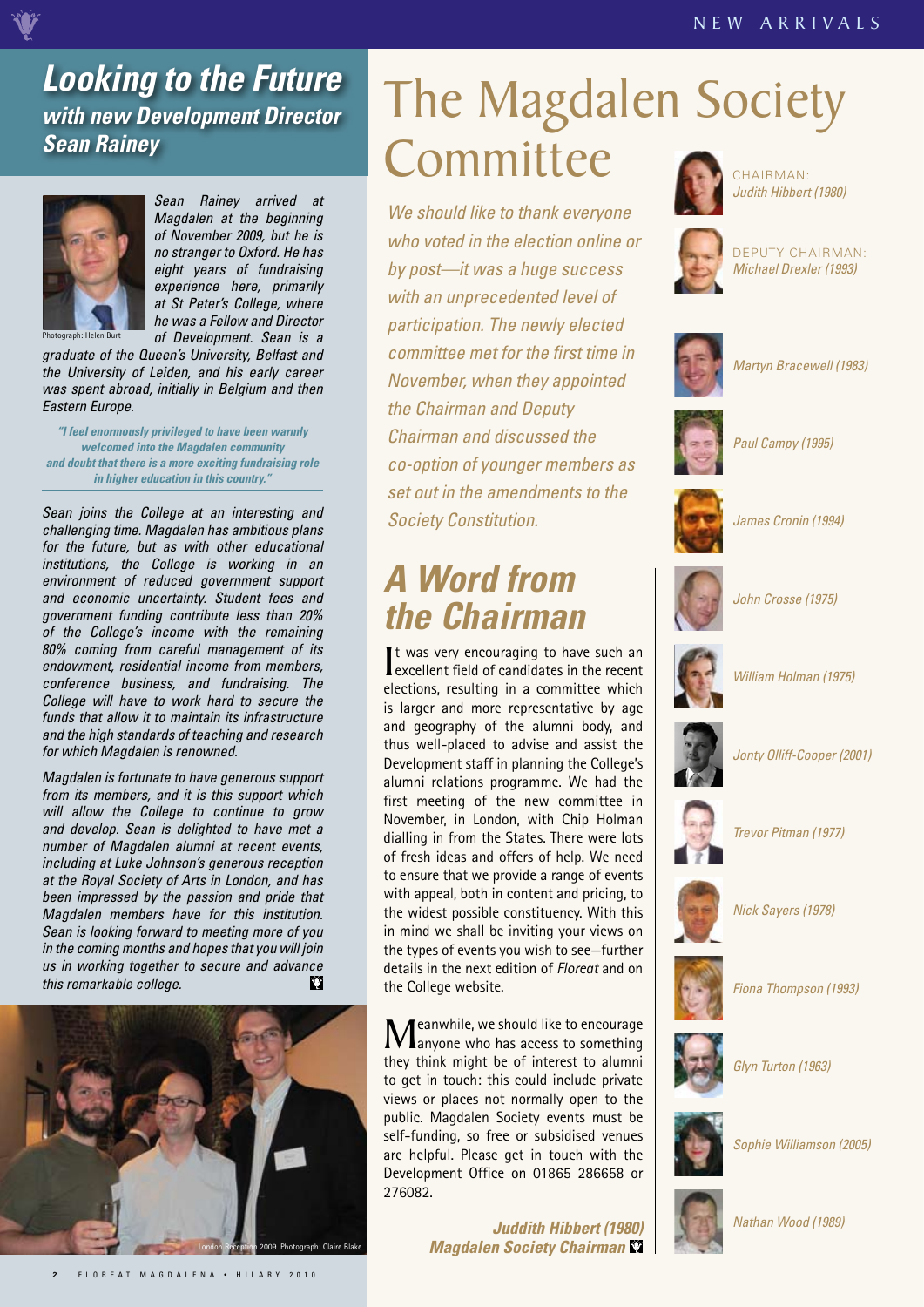

## Food for Thought *Professor John Stein continues his ground-breaking research into diet and human behaviour.*

**Professor John Stein, Fellow and Tutor in** Medicine (1970-2007), may be officially retired, but the tireless and popular Magdalen medic continues to pursue ground-breaking research—most notably into juvenile reading difficulties.

Professor Stein's interest in the latter subject was triggered by a visit he and R.W. (Bill) Johnson, then college Fellow in Politics, made to the East End of London in 1974. The two Oxford dons gave a series of talks at several of the newly-established 'comprehensive' schools to encourage the pupils to think of applying to Oxford.

During the course of this tour, both men were appalled to discover that around half of the pupils left these new schools at the age of 16—not for Oxford, and most of them not even to a job. Their schooling had completely failed these young people: they had not learned how to read.

The modern world demands a reasonable standard of literacy. Being unable to read is now acknowledged as one of the most common causes of childhood low self esteem and lack of self confidence. The attendant frustrations of illiteracy can drive sufferers into vandalism, violence, and criminality. Of the current United Kingdom prison population, at least 60 per cent are estimated to have serious difficulties with basic literary skills.

**Professor Stein is a neurologist by** training. He found that many patients with diseases such as Multiple Sclerosis were unable to hold their eyes steady, so that letters appeared to move around and cross over each other. He was able to show that these symptoms were due to damage to large nerve cells in the brain, known as visual magno-cells, which are designed to detect movement. He subsequently discovered that many children with reading difficulties had similar symptoms.

An essential part of reading is the identification of individual letters and their correct order, something which is impossible to do if they are moving around—imagine trying to read when very drunk. Professor Stein showed that many dyslexics—strikingly poor readers who are intelligent in every other way—also exhibit impaired development of their magno-cells. This may be because the cells in question move into the wrong position during the earliest development of the brain; it may also explain why so many dyslexics suffer from unstable vision.

Professor Stein has developed some

simple ways of improving magno-cellular function. He found that yellow filters, which enhance visual mango-cellular input, can often improve the reading abilities of visual dyslexics significantly. Blue filters can be even more effective in a different way: they help to synchronise the body's internal clock. Thus, blue filters are helpful not only with reading, but with juvenile sleep patterns, mood and even migraine headaches.

Magno-cells are not solely confined<br>
to vision; they form a complete sub-<br>
antenn within the basic dedicated to the system within the brain, dedicated to the detection of change. These cells express a unique signature protein, (CAT 301), via which they both recognise and communicate with each other. Professor Stein's research has indicated that magno-cells in the auditory system of dyslexic individuals can also be abnormal. This may explain why these individuals often appear to have a 'phonological' deficit, including difficulty in distinguishing sounds, such as 's', 'sh', 'th', 'f'. Understanding the origin of these problems has led to the implementation of simple techniques to help these children, such as teaching them rhythm and music, which combine to improve their reading skills.

Professor Stein has set up a number of Dyslexia Research clinics. He has been able to collate the records of around 400 families who have at least one dyslexic child. Professor Anthony Monaco, Head of Oxford's Neurogenetics Laboratory, has thus been able to analyse the DNA of the relevant families in a search for genetic linkage.

Two important genes have been identified via this research. The first, on Chromosome 6, controls a surface signature molecule, rather like CAT 301.

When it is down regulated, as it appears to be in the case of dyslexia, nerve cells, particularly magno-cells, fail to take up their proper positions in the developing brain. This failure to form proper networks may explain the abnormalities in dyslexia. The other gene, on Chromosome 18, appears to be involved in omega-3 fatty acid metabolism.

In the years leading up to the Second World War, Dr Hugh Sinclair, another Magdalen medical tutor (from 1937 to 1980), concluded that the diet of London's East End population was dangerously deficient in vitamins, minerals and omega-3 fatty acids, derived from fish oil. In 1942, Sinclair was able to persuade the wartime government to provide these essential nutrients via free supplements of cod liver

oil, malt and orange juice, initially given to all pregnant women and young children. Sadly, the programme was abandoned with the end of rationing in 1952.

Six decades later, the average Western<br>diet is still sorely lacking in minerals from vegetables, vitamins and omega-3 fatty acids from fish. Magno-cellular neurones are particularly vulnerable to a lack of omega-3s, since these are essential for nerve membrane flexibility. Professor Stein decided to see whether giving supplements of omega-3 fatty acids might be of benefit to struggling readers.

The earliest results were spectacular: three months of fish oil omega-3s (compared with a placebo test group) tripled rates of reading progress in a test group of children.

The supplements also significantly improved the children's concentration, mood and behaviour; the number of playground fights fell significantly.

Since this extraordinary breakthrough, Professor Stein has been applying his research in the UK's prisons. A limited preliminary study has established that simply giving young offenders regular supplements containing minerals, vitamins and omega-3s has reduced their propensity for peer violence within prison by around one third, compared with a placebo test group. This is a larger proven reduction than previously achieved via any other social or psychological methods.

Professor Stein is now repeating a similar trial with more than a thousand other inmates and intends to publish the results in 2011.

One unexpected consequence of John's<br>that he often terms un with his common that he often teams up with his younger brother, celebrity chef Rick Stein, to cook, eat and talk about the health benefits of fish. A recent joint presentation at the Royal Institution was attended by 600 eager foodies and just as many flocked to a similar two-hander at the Willard Hotel in Washington DC. Chef and restaurateur Rick is committed to helping his brother's research and was a recent visitor to Polmont prison in Falkirk, where the Stein brothers launched the current prison study together. Nutritional pioneer and fellow Magdalen man, Hugh Sinclair, would be justly proud.

> *With Sincere Thanks to Professor Stein*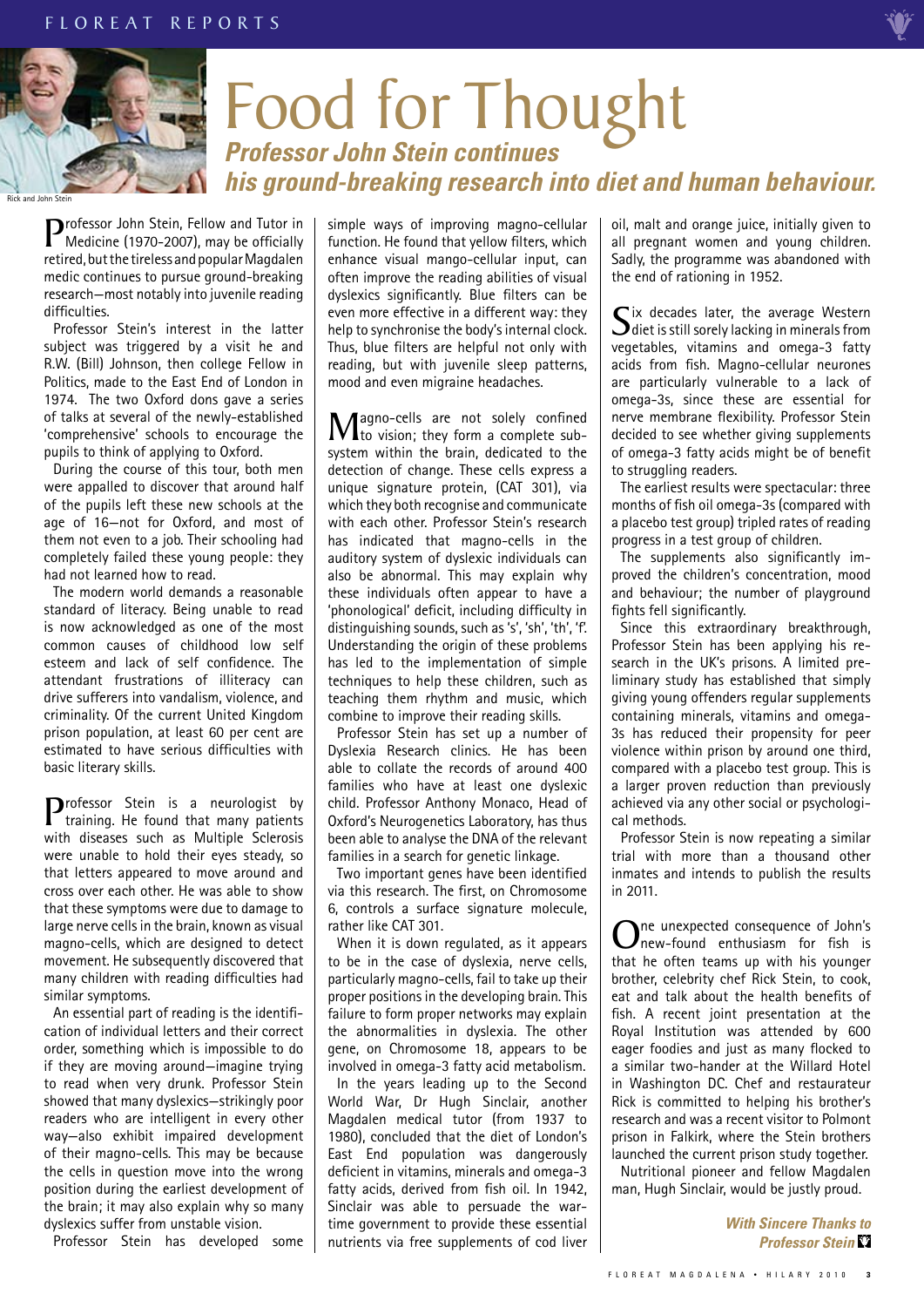

### *Why Parliament Needs Physicists*

The Engineering and Physics Gaudy began<br>in the afternoon of 5th September with a talk in the new Auditorium by Group Captain Jayne Millington (1980) entitled 'The Challenge of the Sound Barrier on Land', the story of the breaking of the sound barrier by Andy Green and Richard Noble's team in October 1997. After a champagne reception in Cloisters, we all enjoyed a splendid dinner with engaging companions, at which guest speaker Mr John Hemming MP (1978) explored the importance of a scientific background for Members of Parliament. According to Mr Hemming, there are fewer physicists in the House of Commons than there are MPs who went to Magdalen (of whom there are 10).

'Why does Parliament need physicists and engineers?' Mr Hemming asked, and went on to point out that they have been taught to be numerate, whereas numbers are so often meaningless to others. They are not shocked by the notion that things could change, he added. In the competition between the laws of physics and the laws of economics, the former will always win. And furthermore, said Mr Hemming, most physicists would be very much in favour of nuclear fusion as our principal mode of energy supply, provided—of course—that the fusion source were at a safe distance. Mr Hemming thought 93 million miles about right.

It was an amusing and informative speech. There was much encouragement for younger alumni to consider the attractions of a parliamentary career, particularly since Parliament at present seems to require a goodly injection of the clever and the numerate. He advised all Magdalen engineers and physicists to take note. It was also a pleasure to see Professor Gail ter Haar (Visiting Professor in the Nuffield Department of Surgery at Oxford); many of us will remember her father, Professor Dirk ter Haar, who was a Fellow at the College for many years. This was but one of the many happy memories reawakened by the evening. Our thanks to Magdalen for such a varied and interesting event.

*Marten van der Veen (1964)*

### *Waldorf-Astoria Hotel, New York 16th–18th April 2010 North American Reunion*

*Magdalen College will once again be taking part in Oxford University's North American Reunion at the Waldorf Astoria in New York over the weekend of the 16th to the 18th April 2010. The University is putting together an exciting programme of lectures and events; more details can be found at http://www.oxfordna.org/ .*

*The College will also be hosting its own reception in New York that weekend and there will be a special event for Magdalen lawyers. Further information will appear on the College website and invitations will be issued in due course.* 

*We hope that many of our members in North America will be able to join us and we very much look forward to seeing you there.* 

Music Masterclass with Steven Isserlis

One of the musical highlights of<br>
Michaelmas Term was the public Cello Masterclass given by Steven Isserlis CBE on Saturday afternoon, 17th October, an event which attracted a full audience of Magdalen students, Fellows, and old members. No fewer than five junior members of College—Chris Terepin, Tim Coombes, Stefan Knapik, Ninfea Cruttwell-Reade, and Gavin Kibble—study the cello, and this 'critical mass' of talent gave Isserlis the opportunity to offer fascinating insights into his own interpretative practice. The focus of the class was 20th-century France and Russia, with music by Debussy, Rachmaninoff, Prokofiev, Shostakovich, and Schnittke. Isserlis himself concluded several hours of gripping teaching with his own performance of Prokofiev's Concertino of 1952, accompanied by Magdalen graduate student Ceri Owen. Ceri, graduate keyboardist Jonathan Oddie, and old

Illustration: Helen Burt

member Guy Newbury (1982) accompanied the cellists throughout the class, which stimulated excited conversation among audience members and left an indelible trace on the young musicians who profited from the exacting, if always insightful, criticism of a leading performer. The class was made possible through the generosity of our Annual Fund donors, and it was wonderful to see so many of our supporters on the day. Stay tuned—and in tune!—for the announcement of next year's Masterclass.

*Laurence Dreyfus Fellow and Tutor in Music*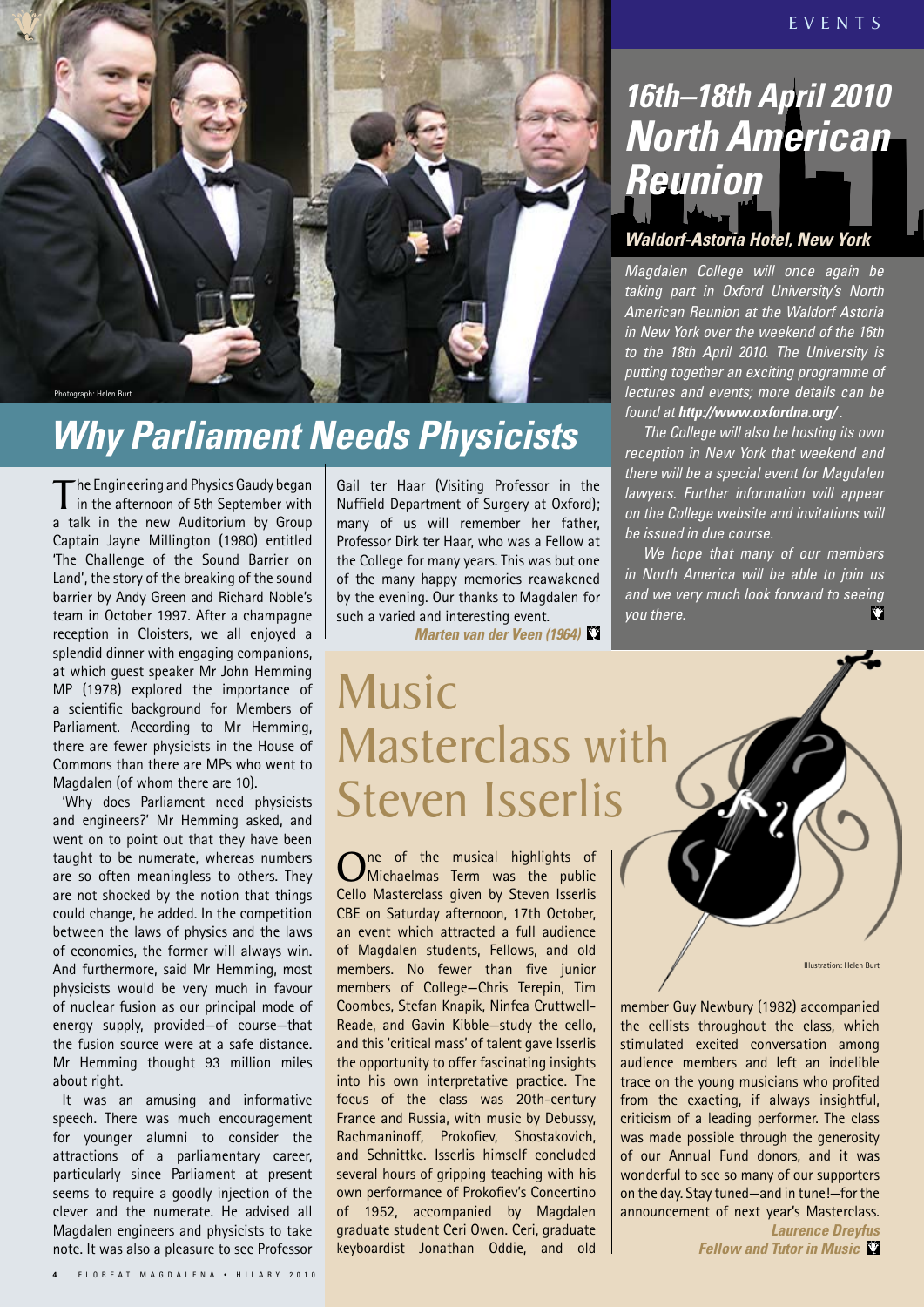

Photograph: Marilyn Bowler

## **Magdalen Women Celebrate** First Three Decades

The day began with a witty welcome<br>from Magdalen Society Chairman Judith Hibbert (1980) who introduced Dominique Jackson (1980) and Clare Bucknell (2007) who reflected on their rather distinct experiences of life at Magdalen. Dee's contemporaries were among the first to arrive at College and had to adapt to an overwhelmingly male environment, in which female toilets, with locking doors, were considered a dangerous innovation. These recollections were followed by the day's keynote presentation from Junior Research Fellow Miriam Bazan-Peregrino. For her D.Phil., completed in 2007, Miriam studied the development of a new treatment for breast cancer, whereby a virus is genetically modified to enable it to kill breast cancer cells. As the Bellhouse Research Fellow by Examination in Biomedical Engineering at Magdalen, Miriam is working with ultrasound therapy to enhance the delivery of the virus to the tumour, and believes that this radical approach may lead the treatment of breast cancer in a new and important direction.

Following an impressive piano recital by Ruth Minton (2007), the assembled alumnae returned to the auditorium to participate in a panel discussion, chaired



arah Carter (1980), Professor Jane Powell (1980) and Lorna Todd (1980). Photograph: Marilyn Bowler

by Fellow in English, Professor Laurie Maguire. Six Magdalen women with diverse career histories exchanged views and took questions from the audience. Professor Elizabeth Cooke (1980) has recently been appointed for a five-year term as a Law Commissioner for England and Wales; Karen Doherty (1987) published her successful book on childcare (inspired by a return to Magdalen for a Gaudy dinner) after a career in American network television; Barbara Domayne-Hayman (1980) currently works as Chief Executive Officer of the biotechnology company Stabilitech; Fiona Thompson (1993) was a member of Prime Minister Tony Blair's strategy unit before joining the Investor Client Management team at JP Morgan; and Lorna Todd (1980) is a clinical psychologist, responsible for the emotional health of young offenders in Islington, North London. Prompted by searching audience questions on the nature of their experiences at Magdalen and thereafter, the six panellists debated how the College had helped them in their success, and how, in its history as a maledominated environment, it might also have held them back.

The day was a highly insightful event,<br>
both confirming the astounding achievements of the College's female alumnae, and suggesting the extent of the struggle required to make those achievements possible. Magdalen women, we concluded, have accomplished a great deal in 30 years. It is now up to the current generation to ensure that we continue to uphold such high standards.

*Clare Bucknell (2007)*

# *Gourmet*

Photograph: Helen Burt

*In response to tremendous support at the London dinner last year, and in response to members' suggestions, Magdalen organised a gourmet dinner at the Oxford and Cambridge Club in November.* 

*We were delighted to have a full house of 55 guests in the Princess Marie Louise Room (named after one of Queen Victoria's granddaughters) where the dinner was almost as lavish as a state banquet. We drank six different wines during the evening, including an excellent Champagne, red Burgundy, and Port. These accompanied a four-course dinner, which featured a lemon sole and lobster mousse starter, beef main course and a delightful champagne and vanilla parfait for dessert. A brief speech was given by Vice President elect Dr Toby Garfitt, who brought members up to date on current college projects. The Floreat toast was proposed by Judith Hibbert, the Society Chairman. One can only hope that demand exists for another gourmet dinner—I, for one, could certainly go another round…*

*Trevor Pitman (1977)* 

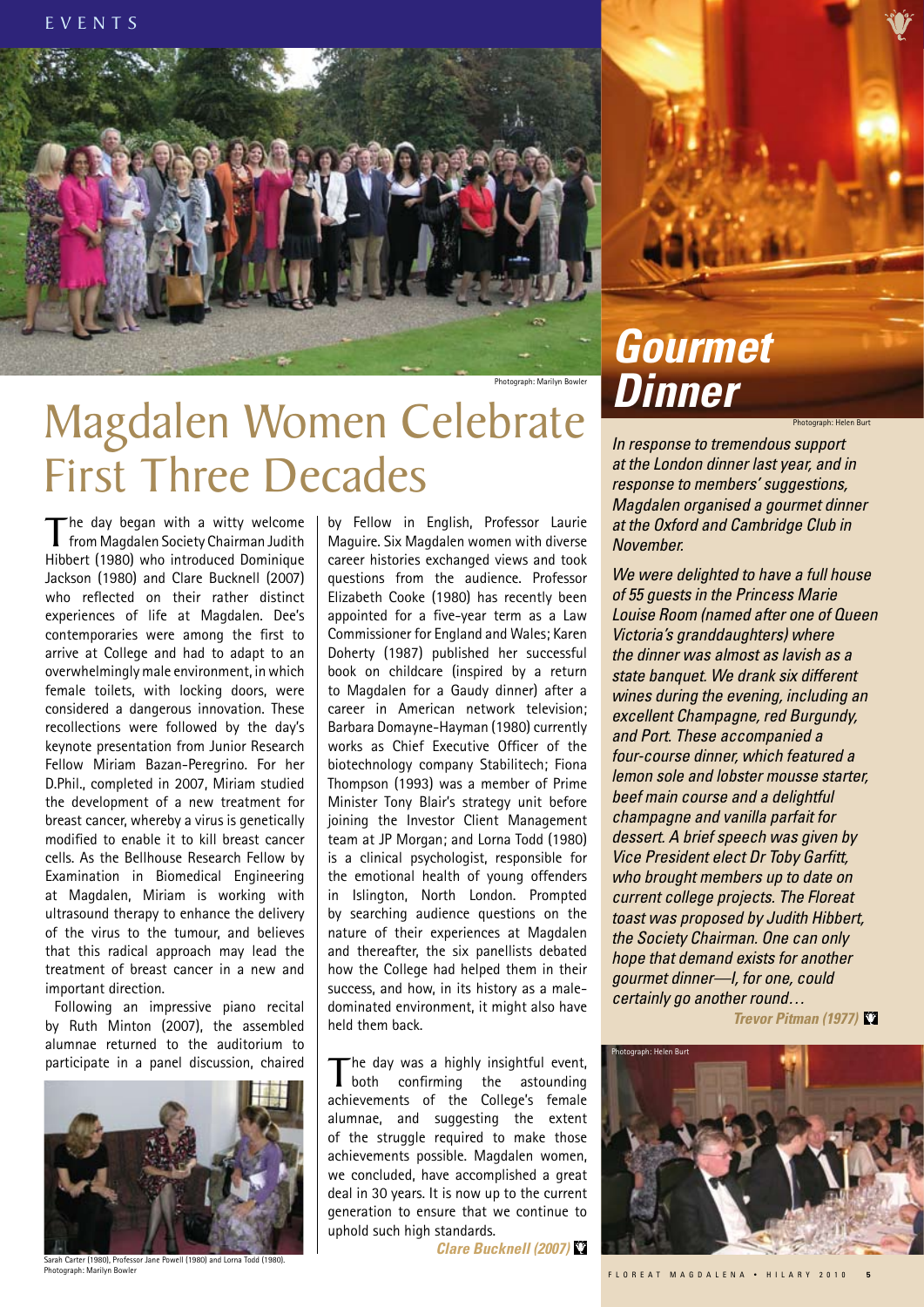## The Talented Mr Holdsworth

*Poet, Jacobite, Grand Tourist, Teacher, Classicist, and Architect of the New Building*

It was the idea of Edward Butler, President<br>
of Magdalen (1722-1745), to build a of Magdalen (1722-1745), to build a quadrangle, starting with the New Building, on the north side of Magdalen in the 1720s. Butler raised the money, managed the project, and sought advice from architects such as Nicholas Hawksmoor and James Gibbs. But the designs were mainly the work of Edward Holdsworth.

Holdsworth was born in 1684, the eighth child of Thomas Holdsworth and Ann Winch. Edward went from Winchester College to Oxford, where he matriculated at Corpus in 1704, and then moved to Magdalen for a demyship. His Oxford career overlapped with Edward Butler's; the two were colleagues and probably good friends—they certainly stayed in touch for the rest of their lives.

Photograph: Claire Blake. Sculptor unknown.



#### *Poet*

Holdsworth found fame in 1708 with *Muscipula sive Cambro-Myo-Machia*, a mock-heroic poem satirizing the Welsh and their love of cheese. His poem was translated into English, and was one of the very few British Neo-Latin poems to be published in Italy. Thomas Richards of Jesus College responded with *Hoglandia*, a satire against Hampshire, Holdsworth's birthplace. Holdsworth was still referred to as 'the author of *Muscipula*' decades later.

#### *Jacobite*

About this time, Edward Butler became a Fellow of Magdalen College and Holdsworth looked set to follow in Butler's footsteps when his turn came for a Fellowship in 1715. But unlike Butler, Holdsworth refused to take the oath of allegiance to George I, turned down the Fellowship, and left Oxford. Holdsworth's Jacobitism would be a theme that ran through the rest of his career.

#### *Grand Tourist*

Holdsworth conducted five tours of the Continent, the first in 1719–20. He returned from his last tour in 1745, the year before he died, having spent 12 years on the Continent, mostly in Italy.

Some of his students were Jacobites themselves, and if they were not of that tribe when they left England, they were often converted before their return. Horace Mann reported that Holdsworth was 'notoriously attached to the Pretender... and is known to debauch the sentiments of the young English.'

His companions on his first tour were the 19-year-old William Craven, 3rd Baron Craven, George Lockhart of Carnwath, and three others. Later tours included Richard

Bulkeley, another committed Jacobite; George Pitt, later Envoy to Turin and Ambassador to Spain; William Drake; Thomas Townson, Magdalen Fellow and James Dawkins of Laverstoke, who had to leave his companions under mysterious circumstances.

There was a musical<br>
element to Holdsworth's travels that is recorded in his correspondence with Charles Jennens, Handel's librettist. He reported on musical events

and personalities, such as the quality of the castrato Farinelli's singing. Holdsworth was responsible for one of Jennens's major acquisitions, Cardinal Ottoboni's collection, including the music of Scarlatti and Marcello. His most unusual purchase was a harpsichord, which Holdsworth bought for Jennens in Florence in mid-1732. Jennens returned these favours by supplying Holdsworth with Oxford *Almanacks*, plays, and other printed material, as well as managing Holdsworth's money.

#### *Teacher*

Between tours, Holdsworth ran a school in Winchester with five students and a housekeeper he described as too old to fall in love with. This was something of an experiment for him, for he wrote that 'if the youngsters shou'd prove refractory, they will make me crazy, but if they are good natur'd & governable, I hope I shall not repent of my engagement.'

The school continued for a couple of years, during which Holdsworth wrote of the boys having measles and colds and of taking them rambling. Although he was cheerful about this venture, his letters suggest a man who would rather be travelling further afield.

#### *Classicist*

Holdsworth's fame as author of *Muscipula* remained with him, but he was also a noted student of the Classics. Much of his correspondence with Jennens concerned the adventures of Holdsworth's *Pharsalia* and *Philippi*. When Holdsworth diffidently suggested anonymous publication, Jennens assured him that his name on the titlepage would help sell the book, for 'where you are known, whether personally or only by Report, you are always consider'd as a Master of Classical Learning.'

Joseph Spence, editor of Holdsworth's posthumous *Remarks and Dissertations on Virgil*, commented that his 'excellent taste for poetry, and his superior talents in classical learning, and particularly in poetical criticism, have been as well known, and allowed as universally, as any person's of the age we live in.'

#### *Architect*

Holdsworth's visits to Italy helped to improve his knowledge of classical architecture, and he managed to become a fairly able architect. Although the earliest evidence for Holdsworth's involvement in the New Building project is in 1724, it is clear that he was involved in the planning work from the beginning. Holdsworth's involvement in the New Building project, which lasted the rest of his life, was critical to its success.

*Christine Ferdinand (Fellow Librarian)*

Christine's forthcoming book—

#### An Accidental Masterpiece:

*Magdalen College's New Building and the People Who Built It*

—will be available by subscription. Please contact Christine for more information. christine.ferdinand@magd.ox.ac.uk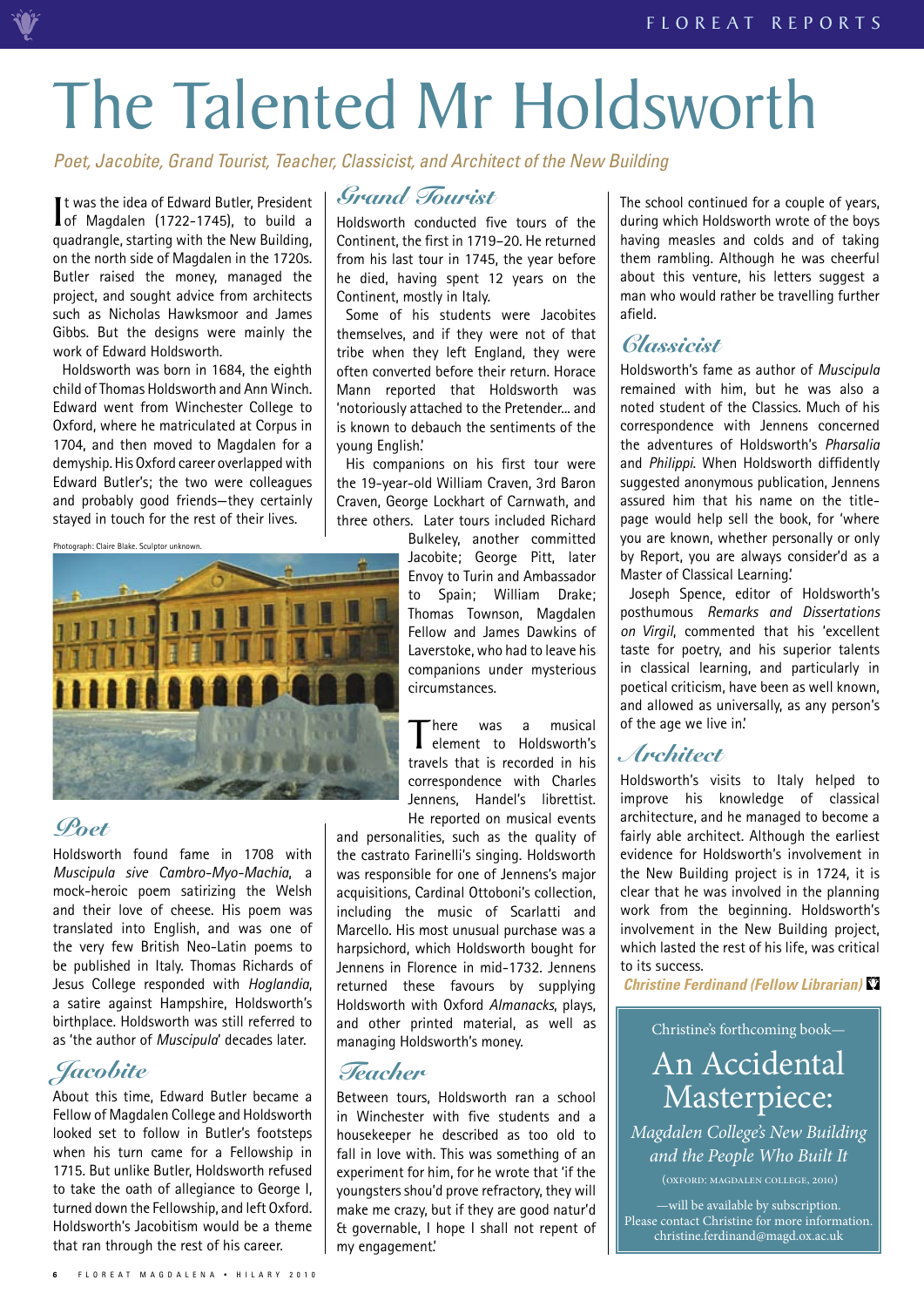

## A Woman's Place…at Magdalen

*Magdalen alumnus John Betjeman had strong opinions of women at Oxford. "Undergraduette" Clare Bucknell (2007) investigates:* 

John Betjeman, never one of Magdalen's<br>most diligent students, devotes a small ohn Betjeman, never one of Magdalen's section of his book of sketches about University life, *An Oxford University Chest*, to 'undergraduettes', the name given to female undergraduates when they were still something of an oddity. On the vexed question (still vexed, even at the time of writing in the late 1930s) of whether women should be allowed a university training at all, he is scrupulously fair: 'It is a matter of the equality of the sexes and one on which it seems to me, only a hermaphrodite can give an impartial judgement.' Undergraduettes, according to Betjeman, are mostly 'embryo school-mistresses who take everything literally'; they will 'drive out many good men from the clubs and societies they invade';

and they are more likely to get 'indifferent firsts and sound seconds... than startling firsts or glorious thirds'—this from a man who failed to get any class of degree whatsoever.

I recently saw a poster<br>
advertising a debate with the slogan 'A First, a Blue, a husband—is there more to success at Oxford than this?', as if to suggest a lingering impression that Oxford women consider this checklist the zenith of their university achievement. The poster started me thinking about the problem of gender at Oxford. Is getting a First the same kind of success as getting a Blue, and are either of them the same kind of success as getting a husband? Are you more likely to achieve the third if you get the first two? And, most interestingly, would the same thing be applicable to men? Could the slogan 'A First, a Blue and a wife' work just as well? Would it even be conceivable?

The Betjeman argument is that women entered Oxford with a highly focused sense of what they needed to get out of it—highly focused due in part to high pressure and, in part, to awareness of the struggle it had taken to enter the University at all. According to Betjeman: 'Women are vastly handicapped in getting the full value of

Oxford life. They think too much about 'work''. So what does Betjeman have in mind when he talks about 'the full value of Oxford life'? What are women somehow missing

by concentrating on what they need to achieve from their hard-won right to a higher education?

*'It is a matter of the equality* 

Imagine he means pretty<br>
much what people mean nowadays when they talk about the value of an Oxford degree: an experience indefinably more than the sum of its parts. It is great to get a First, great to get a

*'Magdalen… gives women—and men—chances to do things they would not ordinarily attempt.'*

Blue, great to meet Mr. Right; but ticking the boxes, like regarding Oxford as some sort of package holiday from which you need to derive certain benefits or you've wasted your money, is significantly missing the point.

I have had some pretty glorious moments at Magdalen, and the vast majority of them cannot be said to have been in the service of the First, the Blue or the husband (definitely not the husband). I was part of a blades-winning Eight at Torpids in my first year; not the most dignified of blades victories, and involving one trip to A&E, one smashed rudder, several dodgy decisions *'A First, a Blue, a husband—is there more to success at Oxford than this?'*

and a lot of luck, but blades all the same and one of the most tremendous weeks of my life.

Other moments that stand out: watching the first nights of the two Magdalen garden shows I produced in my first and second years, in a mood of absolute panic, unsure if the Pimm's would run out or if enough people

> would come or if everyone would forget their lines, and beyond relieved when all went to plan. I was also part of the organising committee of the Commemoration Ball last

year, the extraordinary success of which would not have been possible without some remarkable women: Nikki Emerson, Committee Vice-President, who managed Paralympics training alongside her Finals, and Natasha Martin, Catering Manager, who had spent the previous year juggling her own wedding and her Maths PhD.

**W**omen at Magdalen do some amazing<br>things. And some of them are, it is true, directly bound up with getting a First, or a Blue, or just getting on in society. But a lot of them are not. Magdalen, as I have been lucky enough to see, gives women and men—chances to do things they would not ordinarily attempt: things that they did not specifically apply to Oxford to do, and that they might not necessarily even connect with the 'Oxford myth'. That is the 'full value of Oxford life' that Betjeman talks about, and you don't, whatever he thinks, need to be a hermaphrodite to recognise that women know how to capitalise on it just as much as men do.

*Adapted from a speech made at the Women's 30th Anniversary Celebration 2009* 

*of the sexes and one on which it seems to me, only a hermaphrodite can give an impartial judgement.'* John Betjeman